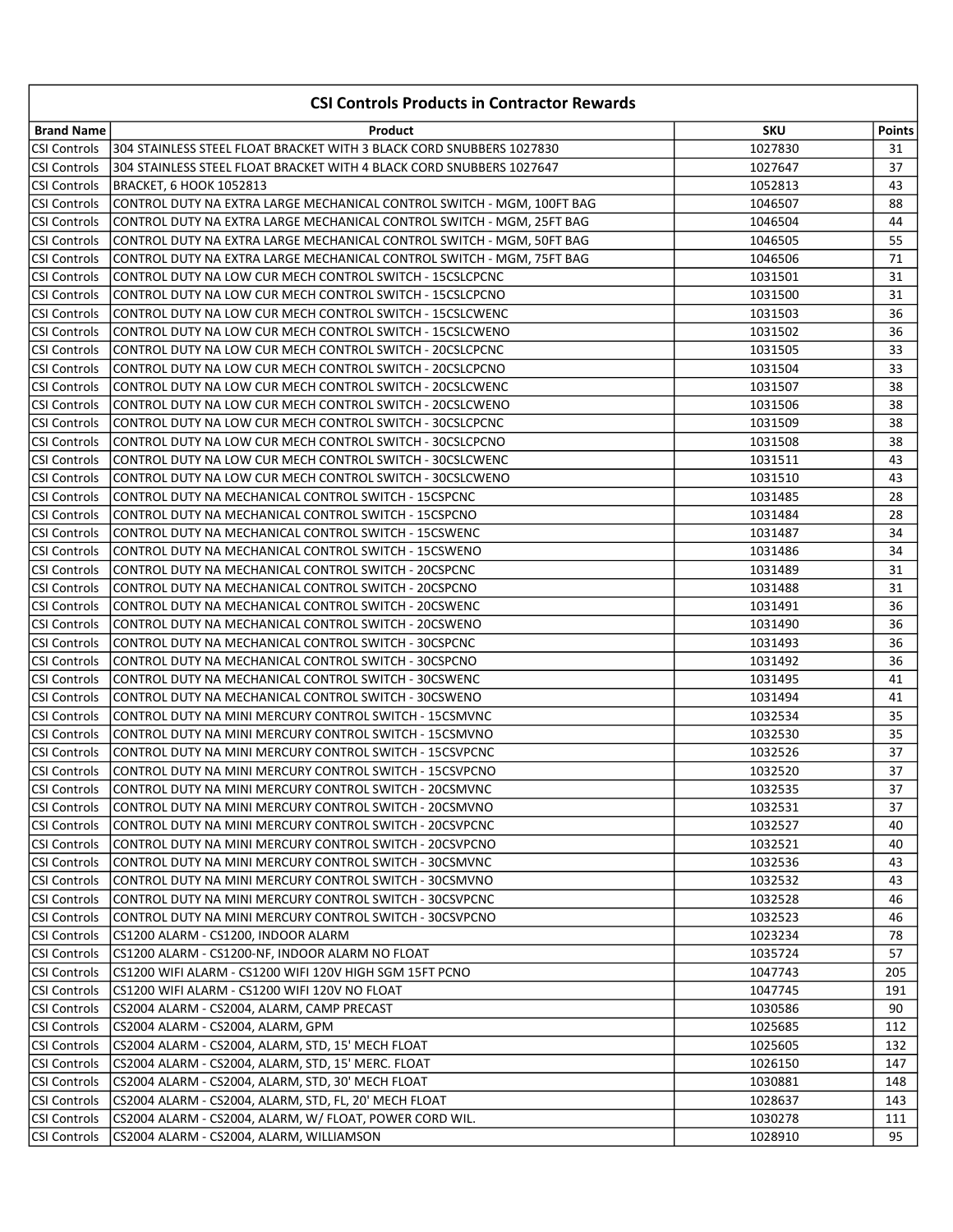| <b>CSI Controls Products in Contractor Rewards</b> |                                                                                     |               |      |
|----------------------------------------------------|-------------------------------------------------------------------------------------|---------------|------|
| <b>CSI Controls</b>                                | CS2004 ALARM - CS2004-50, ALARM, STD, 50' MECH                                      | 1043183       | 151  |
| <b>CSI Controls</b>                                | CS2004 ALARM - CS2004-H, ALARM, FOR 2 POST, 15' MECH FLOAT                          | 1026152       | 132  |
| CSI Controls                                       | CS2004 ALARM - CS2004-NF, ALARM, NO FLOAT                                           | 1030233       | 112  |
| <b>CSI Controls</b>                                | CS2004 ALARM - CS2004-X, ALARM, AUX CNT, 15' MECH                                   | 1034186       | 153  |
| CSI Controls                                       | CS2004 ALARM - CS2004-X, ALARM, AUX CNT, 15' MERC. FLOAT                            | 1026151       | 155  |
| <b>CSI Controls</b>                                | CS2004E ALARM - CS2004E, ECON ALARM, FL, 20' MECH FLOAT                             | 1028636       | 134  |
| <b>CSI Controls</b>                                | CS2004E ALARM - CS2004E, ECON. ALARM, 15' MECH FLOAT                                | 1025707       | 123  |
| <b>CSI Controls</b>                                | CS2004E ALARM - CS2004E, ECON. ALARM, 30' MECH FLOAT                                | 1025492       | 139  |
| <b>CSI Controls</b>                                | CS2004E ALARM - CS2004E, ECON. ALARM, STD, 15' MERC. FLOAT                          | 1026149       | 138  |
| <b>CSI Controls</b>                                | CS2004E ALARM - CS2004E-H, ECON ALARM, STD, 15' MECH                                | 1047910       | 137  |
| CSI Controls                                       | CS2004E ALARM - CS2004E-NF ICON PROCESS                                             | 1032227       | 98   |
| <b>CSI Controls</b>                                | CS2004E ALARM - CS2004E-NF, ALARM, NO FLOAT                                         | 1032051       | 103  |
| <b>CSI Controls</b>                                | CS2004E ALARM - CS2004E-SPR, ECON ALARM, W/ SPARE TERMINALS                         | 1038197       | 106  |
| <b>CSI Controls</b>                                | CSION ALARM - CSION, 120V, HIGH WITH 10FT FLOAT                                     | 1061879       | 62   |
| <b>CSI Controls</b>                                | CSION ALARM - CSION, 120V, NO FLOAT                                                 | 1061868       | 50   |
| <b>CSI Controls</b>                                | CSION WIFI ALARM - CSION WIFI 10FT MILLIAMP MASTER                                  | 1061992       | 189  |
| CSI Controls                                       | CSION WIFI ALARM - CSION WIFI NO FLOAT                                              | 1061991       | 176  |
| <b>CSI Controls</b>                                | CUSTOM NS CONTROL PANEL NS-001                                                      | <b>NS-001</b> | 2751 |
| <b>CSI Controls</b>                                | FUSION 1 PHASE DUPLEX PANEL - FD115CB                                               | 1045642       | 697  |
| <b>CSI Controls</b>                                | FUSION 1 PHASE DUPLEX PANEL - FD115CB-0230, 115V, 1PH, DUPLEX, FLOAT, OL            | 1054552       | 697  |
| <b>CSI Controls</b>                                | FUSION 1 PHASE DUPLEX PANEL - FD230-AR-FC20-HD2                                     | M1060         | 697  |
| CSI Controls                                       | FUSION 1 PHASE DUPLEX PANEL - FD230ACB                                              | 1028632       | 697  |
| <b>CSI Controls</b>                                | FUSION 1 PHASE DUPLEX PANEL - FD230ACB-HD1                                          | 1041581       | 697  |
| <b>CSI Controls</b>                                | FUSION 1 PHASE DUPLEX PANEL - FD230ACB-HD2                                          | 1043511       | 697  |
| <b>CSI Controls</b>                                | FUSION 1 PHASE DUPLEX PANEL - FD230ACB-HD2-LA                                       | M1066         | 697  |
| <b>CSI Controls</b>                                | <b>FUSION 1 PHASE DUPLEX PANEL - FD230ACB-X</b>                                     | 1030147       | 697  |
| <b>CSI Controls</b>                                | FUSION 1 PHASE DUPLEX PANEL - FD230CB-OL07                                          | M1091         | 697  |
| CSI Controls                                       | FUSION 1 PHASE DUPLEX PANEL - GP2000, 3HP-230V-1PH, DUPLEX, APUMPCO                 | 1026536       | 697  |
| <b>CSI Controls</b>                                | FUSION 1 PHASE SIMPLEX PANEL - FS115ACB                                             | 1025714       | 565  |
| CSI Controls                                       | FUSION 1 PHASE SIMPLEX PANEL - FS115CB-0110, PUMP TIMER, OVERIDE FLOAT              | 1044732       | 565  |
| <b>CSI Controls</b>                                | FUSION 1 PHASE SIMPLEX PANEL - FS115CB-FC20-TD                                      | M1058         | 565  |
| <b>CSI Controls</b>                                | FUSION 1 PHASE SIMPLEX PANEL - FS115CBG-0095, OFF-ON SW, SEALMINDER                 | 1033528       | 565  |
| <b>CSI Controls</b>                                | FUSION 1 PHASE SIMPLEX PANEL - FS230-0229, 230V, 1PH, TRANSFER CON.                 | 1054242       | 565  |
| <b>CSI Controls</b>                                | FUSION 1 PHASE SIMPLEX PANEL - FS230ACB-EC-FC30CW-HD1-LA-OL15                       | M1127         | 565  |
| <b>CSI Controls</b>                                | <b>FUSION 1 PHASE SIMPLEX PANEL - FS230ACB-HD1</b>                                  | 1032173       | 565  |
| CSI Controls                                       | FUSION 1 PHASE SIMPLEX PANEL - FS230ACBG-0076                                       | 1030479       | 565  |
| <b>CSI Controls</b>                                | FUSION 1 PHASE SIMPLEX PANEL - FS230CB-0073, SPLX, LATCHING ALARM                   | 1030114       | 565  |
| <b>CSI Controls</b>                                | FUSION 1 PHASE SIMPLEX PANEL - FS230CB-0074, SPLX, LATCHNG ALARM, ETM               | 1030115       | 565  |
| <b>CSI Controls</b>                                | FUSION 1 PHASE SIMPLEX PANEL - FS230CB-0075, LTCHG ALRM, ETM, TM DOSE               | 1030118       | 565  |
| CSI Controls                                       | FUSION 1 PHASE SIMPLEX PANEL - FS230CB-0075-ETM/CC                                  | <b>NS-802</b> | 565  |
| <b>CSI Controls</b>                                | FUSION 1 PHASE SIMPLEX PANEL - FS230CB-0099-F, LTCHGALRM, ETM, TMDOSE               | 1033704       | 565  |
| CSI Controls                                       | FUSION 1 PHASE SIMPLEX PANEL - FS230CB-0124, LTCH ALRM, TIMER, ETM/CC               | 1036545       | 565  |
| CSI Controls                                       | FUSION 1 PHASE SIMPLEX PANEL - FS230CB-0130-F, LATCHG ALM, W/WA FLOATS              | 1045834       | 565  |
| CSI Controls                                       | FUSION 1 PHASE SIMPLEX PANEL - FS230CB-LL                                           | M1052         | 565  |
| CSI Controls                                       | FUSION 1 PHASE SIMPLEX PANEL - FS230CBG-0163                                        | 1043810       | 565  |
| <b>CSI Controls</b>                                | FUSION 1 PHASE SIMPLEX PANEL - FS230CBG-HS-SF-X-54A                                 | M1101         | 565  |
| CSI Controls                                       | FUSION 1 PHASE SIMPLEX PANEL - FS463-0177, MECS463-08, 460V, 3PH, SPLX              | 1044343       | 565  |
| CSI Controls                                       | FUSION 1 PHASE SIMPLEX PANEL - FSP230G-0143, 230V, 1PH, E1 RETRO, MPM, 6P ENCLOSURE | 1041281       | 565  |
| CSI Controls                                       | FUSION ECONOMY PANEL - EF0004, UV CONTROL                                           | 1028633       | 207  |
| CSI Controls                                       | FUSION ECONOMY PANEL - EF0053, EF0048CB-1HP, SPLX, AUX, SEP.AL.POWER                | 1029530       | 207  |
| CSI Controls                                       | FUSION ECONOMY PANEL - EF0136, 230V, WIDE ANGLE FLOAT, BRKRS                        | 1037832       | 207  |
| CSI Controls                                       | FUSION ECONOMY PANEL - EFD115-0238, RETOPAC 240 BOX                                 | 1058174       | 207  |
| CSI Controls                                       | FUSION ECONOMY PANEL - EFS115ACB                                                    | M1114         | 207  |
| CSI Controls                                       | FUSION ECONOMY PANEL - EFS115ACB-X                                                  | M1083         | 207  |
| CSI Controls                                       | <b>FUSION ECONOMY PANEL - EFS115CB-FC20</b>                                         | M1026         | 207  |
| CSI Controls                                       | FUSION ECONOMY PANEL - EFS115CB-FC50                                                | M1090         | 207  |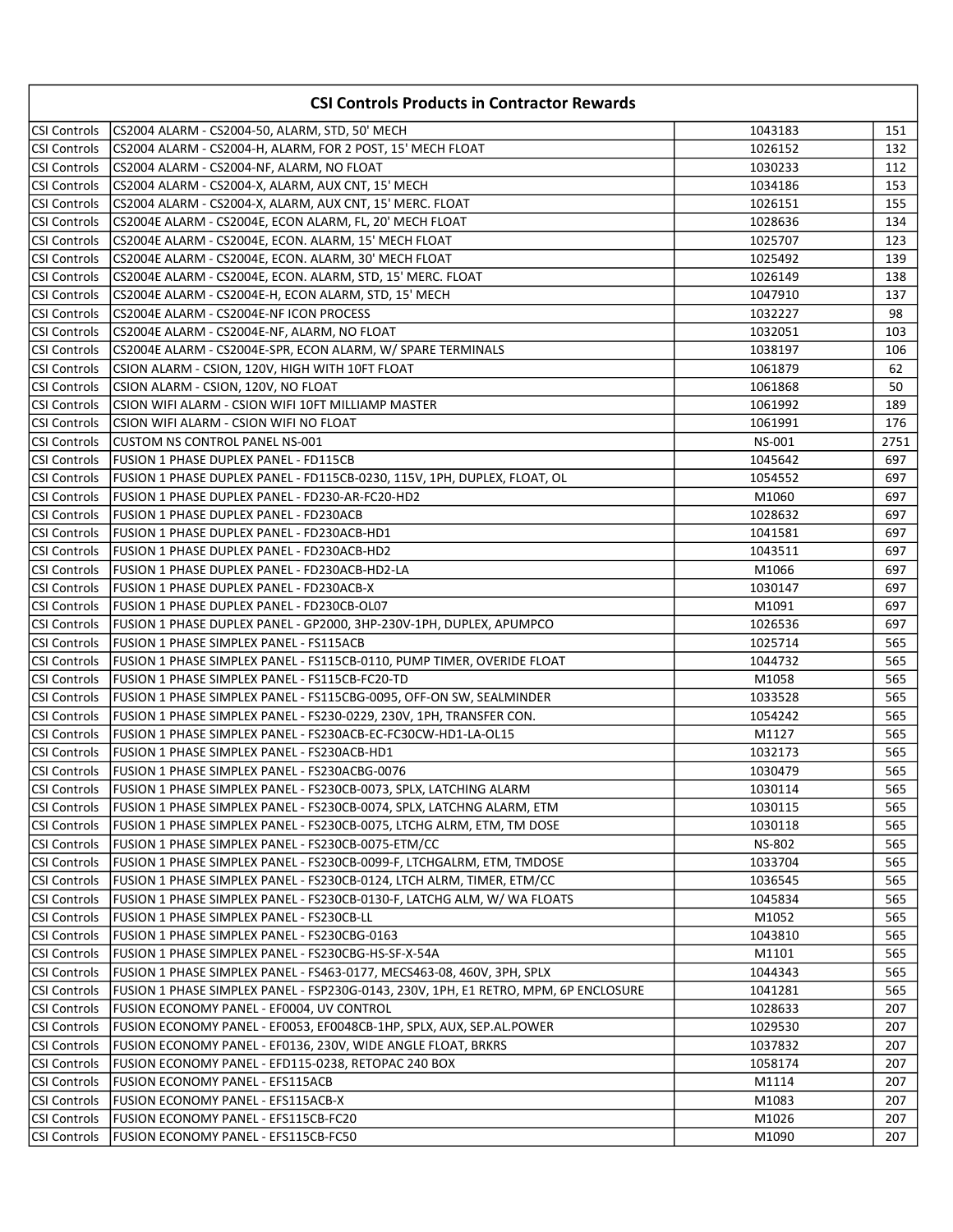|                      | <b>CSI Controls Products in Contractor Rewards</b>            |         |     |
|----------------------|---------------------------------------------------------------|---------|-----|
| CSI Controls         | FUSION ECONOMY PANEL - EFS230-0153, 230V, GAGNE, BLAKE        | 1043406 | 207 |
| CSI Controls         | FUSION ECONOMY PANEL - EFS230ACB-FC20                         | M1067   | 207 |
| CSI Controls         | FUSION ECONOMY PANEL - EFS230ACB-HD2                          | 1052718 | 207 |
| <b>CSI Controls</b>  | <b>FUSION ECONOMY PANEL - EFS230CB</b>                        | 1034607 | 207 |
| <b>CSI Controls</b>  | FUSION ECONOMY PANEL - EFS230CB-0133-F, 230V, AUX, POWR LIGHT | 1037473 | 207 |
| CSI Controls         | FUSION ECONOMY PANEL - EFS230CB-FC20CW                        | M1092   | 207 |
| <b>ICSI Controls</b> | FUSION ECONOMY PANEL - EFS230CB-FC20W                         | M1034   | 207 |
| CSI Controls         | HEAVY DUTY WA MECHANICAL PUMP SWITCH - 15PSPD1WP              | 1031534 | 62  |
| CSI Controls         | HEAVY DUTY WA MECHANICAL PUMP SWITCH - 15PSPD2WP              | 1031535 | 64  |
| CSI Controls         | HEAVY DUTY WA MECHANICAL PUMP SWITCH - 15PSPDWOP              | 1031536 | 57  |
| <b>CSI Controls</b>  | HEAVY DUTY WA MECHANICAL PUMP SWITCH - 15PSPU1WP              | 1031537 | 62  |
| CSI Controls         | HEAVY DUTY WA MECHANICAL PUMP SWITCH - 15PSPU2WP              | 1031538 | 64  |
| <b>CSI Controls</b>  | HEAVY DUTY WA MECHANICAL PUMP SWITCH - 15PSPUWOP              | 1031539 | 57  |
| CSI Controls         | HEAVY DUTY WA MECHANICAL PUMP SWITCH - 20PSPD1WP              | 1031540 | 65  |
| <b>CSI Controls</b>  | HEAVY DUTY WA MECHANICAL PUMP SWITCH - 20PSPD2WP              | 1031541 | 66  |
| CSI Controls         | HEAVY DUTY WA MECHANICAL PUMP SWITCH - 20PSPDWOP              | 1031542 | 59  |
| CSI Controls         | HEAVY DUTY WA MECHANICAL PUMP SWITCH - 20PSPU1WP              | 1031543 | 65  |
| <b>CSI Controls</b>  | HEAVY DUTY WA MECHANICAL PUMP SWITCH - 20PSPU2WP              | 1031544 | 66  |
| CSI Controls         | HEAVY DUTY WA MECHANICAL PUMP SWITCH - 20PSPUWOP              | 1031545 | 59  |
| CSI Controls         | HEAVY DUTY WA MECHANICAL PUMP SWITCH - 30PSPD1WP              | 1031546 | 70  |
| CSI Controls         | HEAVY DUTY WA MECHANICAL PUMP SWITCH - 30PSPD2WP              | 1031547 | 72  |
| CSI Controls         | HEAVY DUTY WA MECHANICAL PUMP SWITCH - 30PSPDWOP              | 1031548 | 65  |
| CSI Controls         | HEAVY DUTY WA MECHANICAL PUMP SWITCH - 30PSPU1WP              | 1031549 | 70  |
| CSI Controls         | HEAVY DUTY WA MECHANICAL PUMP SWITCH - 30PSPU2WP              | 1031550 | 72  |
| CSI Controls         | HEAVY DUTY WA MECHANICAL PUMP SWITCH - 30PSPUWOP              | 1031551 | 65  |
| CSI Controls         | HIGH TEMPERATURE PUMP SWITCH - 10FT HTM WITH 120V PLUG        | 1046749 | 57  |
| CSI Controls         | HIGH TEMPERATURE PUMP SWITCH - 10FT HTM WITH 230V PLUG        | 1046750 | 59  |
| <b>CSI Controls</b>  | HIGH TEMPERATURE PUMP SWITCH - 10FT HTM WITHOUT PLUG          | 1046751 | 52  |
| <b>CSI Controls</b>  | HIGH TEMPERATURE PUMP SWITCH - 20FT HTM WITH 120V PLUG        | 1046752 | 63  |
| <b>CSI Controls</b>  | HIGH TEMPERATURE PUMP SWITCH - 20FT HTM WITH 230V PLUG        | 1046753 | 65  |
| CSI Controls         | HIGH TEMPERATURE PUMP SWITCH - 20FT HTM WITHOUT PLUG          | 1046754 | 58  |
| CSI Controls         | MEDIUM DUTY LIMITED SPACE PUMP SWITCH - 15PSLSD1WP            | 1023372 | 51  |
| CSI Controls         | MEDIUM DUTY LIMITED SPACE PUMP SWITCH - 20PSLSD1WP            | 1032427 | 54  |
| CSI Controls         | MEDIUM DUTY WA DUAL PUMP SWITCH - 15PSDFD1WOP                 | 1033131 | 93  |
| CSI Controls         | IMEDIUM DUTY WA DUAL PUMP SWITCH - 15PSDFD1WP                 | 1033129 | 99  |
| CSI Controls         | MEDIUM DUTY WA DUAL PUMP SWITCH - 15PSDFD2WOP                 | 1033132 | 95  |
| CSI Controls         | MEDIUM DUTY WA DUAL PUMP SWITCH - 15PSDFD2WP                  | 1033130 | 101 |
| CSI Controls         | MEDIUM DUTY WA DUAL PUMP SWITCH - 15PSDFU1WOP                 | 1033135 | 93  |
| CSI Controls         | MEDIUM DUTY WA DUAL PUMP SWITCH - 15PSDFU1WP                  | 1033133 | 99  |
| CSI Controls         | MEDIUM DUTY WA DUAL PUMP SWITCH - 15PSDFU2WOP                 | 1033136 | 95  |
| <b>CSI Controls</b>  | MEDIUM DUTY WA DUAL PUMP SWITCH - 15PSDFU2WP                  | 1033134 | 101 |
| CSI Controls         | MEDIUM DUTY WA DUAL PUMP SWITCH - 20PSDFD1WOP                 | 1033139 | 97  |
| CSI Controls         | MEDIUM DUTY WA DUAL PUMP SWITCH - 20PSDFD1WP                  | 1033137 | 102 |
| CSI Controls         | MEDIUM DUTY WA DUAL PUMP SWITCH - 20PSDFD2WOP                 | 1033140 | 98  |
| CSI Controls         | MEDIUM DUTY WA DUAL PUMP SWITCH - 20PSDFD2WP                  | 1033138 | 105 |
| CSI Controls         | MEDIUM DUTY WA DUAL PUMP SWITCH - 20PSDFU1WOP                 | 1033143 | 97  |
| CSI Controls         | MEDIUM DUTY WA DUAL PUMP SWITCH - 20PSDFU1WP                  | 1033141 | 102 |
| <b>CSI Controls</b>  | IMEDIUM DUTY WA DUAL PUMP SWITCH - 20PSDFU2WOP                | 1033144 | 98  |
| CSI Controls         | MEDIUM DUTY WA DUAL PUMP SWITCH - 20PSDFU2WP                  | 1033142 | 105 |
| CSI Controls         | MEDIUM DUTY WA DUAL PUMP SWITCH - 30PSDFD1WOP                 | 1033147 | 104 |
| CSI Controls         | MEDIUM DUTY WA DUAL PUMP SWITCH - 30PSDFD1WP                  | 1033145 | 110 |
| CSI Controls         | MEDIUM DUTY WA DUAL PUMP SWITCH - 30PSDFD2WOP                 | 1033148 | 106 |
| CSI Controls         | MEDIUM DUTY WA DUAL PUMP SWITCH - 30PSDFD2WP                  | 1033146 | 112 |
| <b>CSI Controls</b>  | MEDIUM DUTY WA DUAL PUMP SWITCH - 30PSDFU1WOP                 | 1033151 | 104 |
| CSI Controls         | MEDIUM DUTY WA DUAL PUMP SWITCH - 30PSDFU1WP                  | 1033149 | 110 |
| CSI Controls         | MEDIUM DUTY WA DUAL PUMP SWITCH - 30PSDFU2WOP                 | 1033152 | 106 |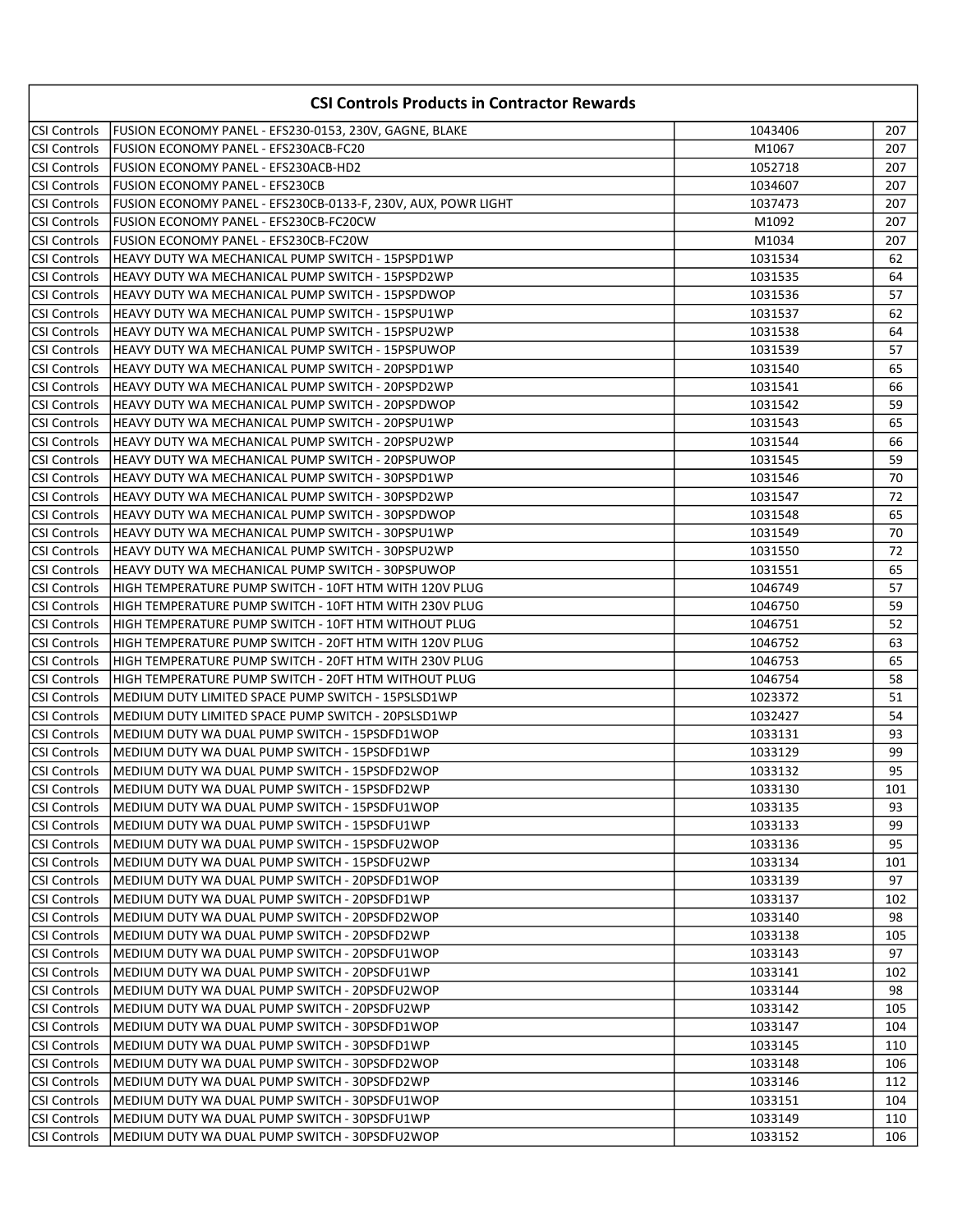| <b>CSI Controls Products in Contractor Rewards</b> |                                                                             |            |     |
|----------------------------------------------------|-----------------------------------------------------------------------------|------------|-----|
| CSI Controls                                       | MEDIUM DUTY WA DUAL PUMP SWITCH - 30PSDFU2WP                                | 1033150    | 112 |
| CSI Controls                                       | MEDIUM DUTY WA MECHANICAL PUMP SWITCH - 15PSD1WP                            | 1031516    | 49  |
| <b>CSI Controls</b>                                | MEDIUM DUTY WA MECHANICAL PUMP SWITCH - 15PSDWOP                            | 1031518    | 43  |
| CSI Controls                                       | MEDIUM DUTY WA MECHANICAL PUMP SWITCH - 15PSU1WP                            | 1031517    | 49  |
| <b>CSI Controls</b>                                | MEDIUM DUTY WA MECHANICAL PUMP SWITCH - 15PSUWOP                            | 1031519    | 43  |
| <b>CSI Controls</b>                                | MEDIUM DUTY WA MECHANICAL PUMP SWITCH - 20PSD1WP                            | 1031520    | 51  |
| <b>CSI Controls</b>                                | MEDIUM DUTY WA MECHANICAL PUMP SWITCH - 20PSDWOP                            | 1031522    | 45  |
| <b>CSI Controls</b>                                | MEDIUM DUTY WA MECHANICAL PUMP SWITCH - 20PSU1WP                            | 1031521    | 51  |
| <b>CSI Controls</b>                                | MEDIUM DUTY WA MECHANICAL PUMP SWITCH - 20PSUWOP                            | 1031523    | 45  |
| <b>CSI Controls</b>                                | MEDIUM DUTY WA MECHANICAL PUMP SWITCH - 30PSD1WP                            | 1031524    | 57  |
| CSI Controls                                       | MEDIUM DUTY WA MECHANICAL PUMP SWITCH - 30PSDWOP                            | 1031526    | 51  |
| CSI Controls                                       | MEDIUM DUTY WA MECHANICAL PUMP SWITCH - 30PSU1WP                            | 1031525    | 57  |
| <b>CSI Controls</b>                                | MEDIUM DUTY WA MECHANICAL PUMP SWITCH - 30PSUWOP                            | 1031527    | 51  |
| <b>CSI Controls</b>                                | MEDIUM DUTY WA MERCURY PUMP SWITCH - 15PSVD1WP                              | 1032555    | 94  |
| <b>CSI Controls</b>                                | MEDIUM DUTY WA MERCURY PUMP SWITCH - 15PSVD2WP                              | 1032556    | 95  |
| <b>CSI Controls</b>                                | MEDIUM DUTY WA MERCURY PUMP SWITCH - 15PSVDWOP                              | 1032557    | 87  |
| CSI Controls                                       | IMEDIUM DUTY WA MERCURY PUMP SWITCH - 15PSVU1WP                             | 1032558    | 94  |
| CSI Controls                                       | MEDIUM DUTY WA MERCURY PUMP SWITCH - 15PSVU2WP                              | 1032559    | 95  |
| CSI Controls                                       | MEDIUM DUTY WA MERCURY PUMP SWITCH - 15PSVUWOP                              | 1032560    | 87  |
| CSI Controls                                       | MEDIUM DUTY WA MERCURY PUMP SWITCH - 20PSVD1WP                              | 1032561    | 96  |
| <b>CSI Controls</b>                                | MEDIUM DUTY WA MERCURY PUMP SWITCH - 20PSVD2WP                              | 1032562    | 98  |
| <b>CSI Controls</b>                                | MEDIUM DUTY WA MERCURY PUMP SWITCH - 20PSVDWOP                              | 1032563    | 90  |
| <b>CSI Controls</b>                                | MEDIUM DUTY WA MERCURY PUMP SWITCH - 20PSVU1WP                              | 1032564    | 96  |
| CSI Controls                                       | MEDIUM DUTY WA MERCURY PUMP SWITCH - 20PSVU2WP                              | 1032565    | 98  |
| CSI Controls                                       | MEDIUM DUTY WA MERCURY PUMP SWITCH - 20PSVUWOP                              | 1032566    | 90  |
| <b>CSI Controls</b>                                | MEDIUM DUTY WA MERCURY PUMP SWITCH - 30PSVD1WP                              | 1032567    | 103 |
| <b>CSI Controls</b>                                | MEDIUM DUTY WA MERCURY PUMP SWITCH - 30PSVD2WP                              | 1032568    | 105 |
| <b>CSI Controls</b>                                | MEDIUM DUTY WA MERCURY PUMP SWITCH - 30PSVDWOP                              | 1032569    | 97  |
| <b>CSI Controls</b>                                | MEDIUM DUTY WA MERCURY PUMP SWITCH - 30PSVU1WP                              | 1032570    | 103 |
| CSI Controls                                       | MEDIUM DUTY WA MERCURY PUMP SWITCH - 30PSVU2WP                              | 1032571    | 105 |
| <b>CSI Controls</b>                                | MEDIUM DUTY WA MERCURY PUMP SWITCH - 30PSVUWOP                              | 1032572    | 97  |
| <b>CSI Controls</b>                                | MEDIUM DUTY WA MINI MERCURY PUMP SWITCH - 15PSJVD1WP                        | 1032537    | 57  |
| <b>CSI Controls</b>                                | MEDIUM DUTY WA MINI MERCURY PUMP SWITCH - 15PSJVD2WP                        | 1032538    | 58  |
| <b>CSI Controls</b>                                | MEDIUM DUTY WA MINI MERCURY PUMP SWITCH - 15PSJVDWOP                        | 1032539    | 50  |
| <b>CSI Controls</b>                                | MEDIUM DUTY WA MINI MERCURY PUMP SWITCH - 15PSJVU1WP                        | 1032540    | 57  |
| CSI Controls                                       | MEDIUM DUTY WA MINI MERCURY PUMP SWITCH - 15PSJVU2WP                        | 1032541    | 58  |
| CSI Controls                                       | MEDIUM DUTY WA MINI MERCURY PUMP SWITCH - 15PSJVUWOP                        | 1032542    | 50  |
| <b>CSI Controls</b>                                | MEDIUM DUTY WA MINI MERCURY PUMP SWITCH - 20PSJVD1WP                        | 1032543    | 59  |
| <b>CSI Controls</b>                                | MEDIUM DUTY WA MINI MERCURY PUMP SWITCH - 20PSJVD2WP                        | 1032544    | 61  |
| CSI Controls                                       | MEDIUM DUTY WA MINI MERCURY PUMP SWITCH - 20PSJVDWOP                        | 1032545    | 53  |
| <b>CSI Controls</b>                                | MEDIUM DUTY WA MINI MERCURY PUMP SWITCH - 20PSJVU1WP                        | 1032546    | 59  |
| CSI Controls                                       | MEDIUM DUTY WA MINI MERCURY PUMP SWITCH - 20PSJVU2WP                        | 1032547    | 61  |
| <b>CSI Controls</b>                                | MEDIUM DUTY WA MINI MERCURY PUMP SWITCH - 20PSJVUWOP                        | 1032548    | 53  |
| <b>CSI Controls</b>                                | MEDIUM DUTY WA MINI MERCURY PUMP SWITCH - 30PSJVD1WP                        | 1032549    | 65  |
| <b>CSI Controls</b>                                | MEDIUM DUTY WA MINI MERCURY PUMP SWITCH - 30PSJVD2WP                        | 1032550    | 67  |
| <b>CSI Controls</b>                                | MEDIUM DUTY WA MINI MERCURY PUMP SWITCH - 30PSJVDWOP                        | 1032551    | 59  |
| CSI Controls                                       | MEDIUM DUTY WA MINI MERCURY PUMP SWITCH - 30PSJVU1WP                        | 1032552    | 65  |
| CSI Controls                                       | MEDIUM DUTY WA MINI MERCURY PUMP SWITCH - 30PSJVU2WP                        | 1032553    | 67  |
| CSI Controls                                       | MEDIUM DUTY WA MINI MERCURY PUMP SWITCH - 30PSJVUWOP                        | 1032554    | 59  |
| CSI Controls                                       | PIPE MOUNT STAINLESS CLAMP FOR TETHERING FLOATS 1008569                     | 1008569CSI | 4   |
| CSI Controls                                       | POLY PEDESTAL 1027163                                                       | 1027163    | 71  |
| CSI Controls                                       | POWER ZONE 1 PHASE DUPLEX PANEL - PZDF115, 115V, 1PH, DUPLEX, FLOAT         | 1030572    | 642 |
| CSI Controls                                       | POWER ZONE 1 PHASE DUPLEX PANEL - PZDF115CB-017, 115V, 1PH, DUPLEX, SEPTRON | 1030137    | 642 |
| CSI Controls                                       | POWER ZONE 1 PHASE DUPLEX PANEL - PZDF115CB-FC20                            | M1156      | 642 |
| CSI Controls                                       | POWER ZONE 1 PHASE DUPLEX PANEL - PZDF115CB-PED, 115V, 1PH, DUPLEX, FLOAT   | 1045655    | 642 |
| CSI Controls                                       | POWER ZONE 1 PHASE DUPLEX PANEL - PZDF230ACB                                | 1052721    | 642 |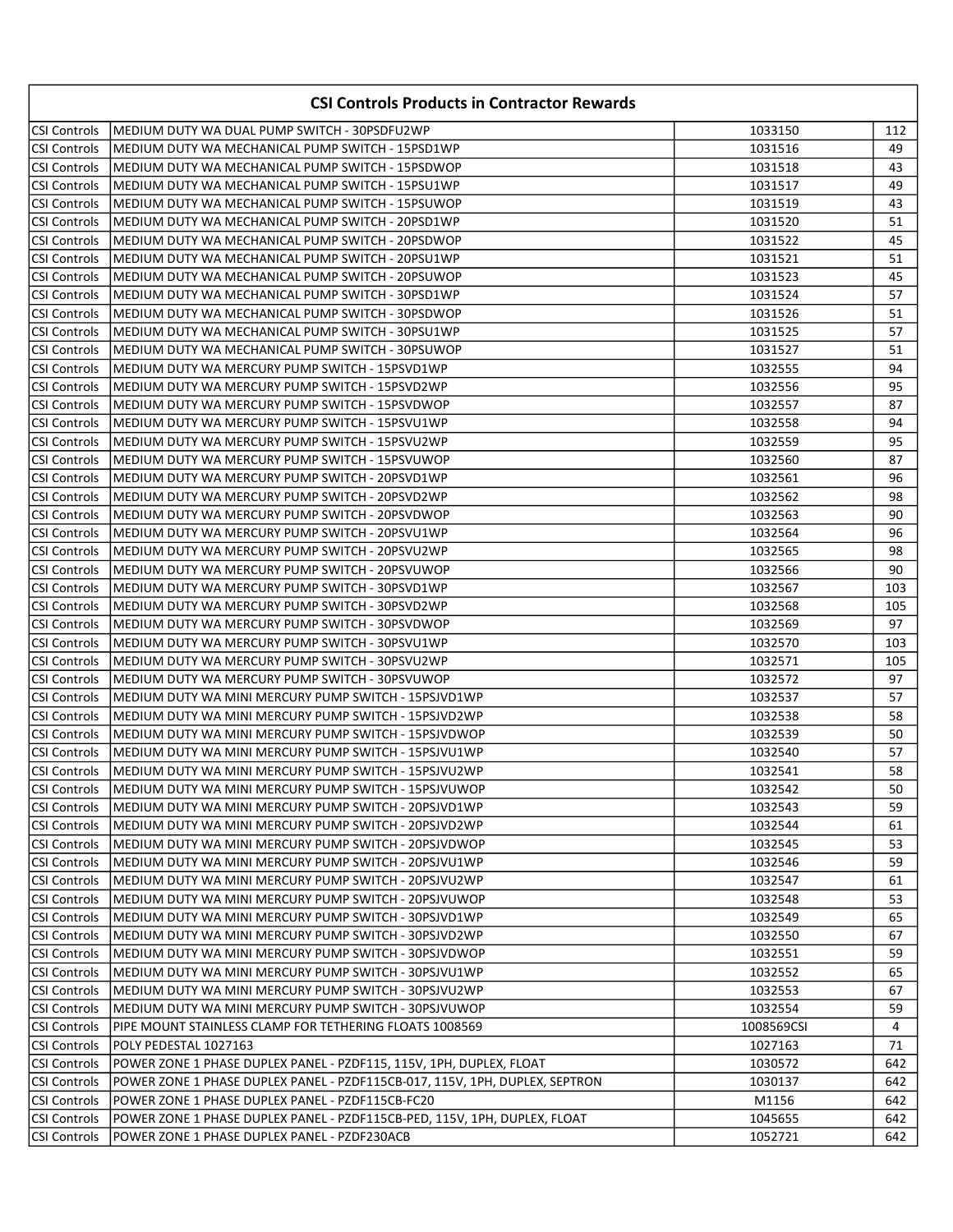| <b>CSI Controls Products in Contractor Rewards</b> |                                                                             |                           |              |
|----------------------------------------------------|-----------------------------------------------------------------------------|---------------------------|--------------|
| CSI Controls                                       | POWER ZONE 1 PHASE DUPLEX PANEL - PZDF230ACB, 230V, 1PH, DUPLEX             | 1052721                   | 642          |
| <b>CSI Controls</b>                                | POWER ZONE 1 PHASE DUPLEX PANEL - PZDF230ACB-HD, 230V, 1PH, DUPLEX          | 1055818                   | 642          |
| CSI Controls                                       | POWER ZONE 1 PHASE DUPLEX PANEL - PZDF230CB-018, 230V, 1PH, DUPLEX, SEPTRON | 1029007                   | 642          |
| CSI Controls                                       | POWER ZONE 1 PHASE SIMPLEX PANEL - PZSF230CB-FC20                           | M1118                     | 490          |
| CSI Controls                                       | POWER ZONE 1 PHASE SIMPLEX PANEL - PZSF230CB-FC20-PED-TD                    | M1065                     | 490          |
| CSI Controls                                       | POWER ZONE 1 PHASE SIMPLEX PANEL - PZSF230CB-PED-TD                         | 1030484                   | 490          |
| <b>CSI Controls</b>                                | POWER ZONE 1 PHASE SIMPLEX PANEL - PZSF230CB-X                              | M1047                     | 490          |
| <b>CSI Controls</b>                                | POWER ZONE 1 PHASE SIMPLEX PANEL - PZSP230CB-024, TD, CURTAIN DRAIN BRKR    | 1029557                   | 490          |
| <b>CSI Controls</b>                                | POWER ZONE 1 PHASE SIMPLEX PANEL - PZSP230CB-TD-C-2, PZ SPLX PRES           | 1029295                   | 490          |
| CSI Controls                                       | POWER ZONE JR PANEL - PZJRF115                                              | 1030301                   | 125          |
| <b>CSI Controls</b>                                | POWER ZONE JR PANEL - PZJRF115-007, PZ JR CONTR, 115V, 3-FLOAT              | 1026158                   | 125          |
| <b>CSI Controls</b>                                | POWER ZONE JR PANEL - PZJRF115-F, P-ZONE JR, 115V, HW, STD                  | 1026154                   | 125          |
| <b>CSI Controls</b>                                | POWER ZONE JR PANEL - PZJRF115-HO W/SGM20                                   | 1025497                   | 125          |
| <b>CSI Controls</b>                                | POWER ZONE JR PANEL - PZJRF115-HO-D                                         | M1032                     | 125          |
| <b>CSI Controls</b>                                | POWER ZONE JR PANEL - PZJRF230-004, PZ JR CONTR, 230V, 3-FLOAT              | 1029975                   | 125          |
| <b>CSI Controls</b>                                | POWER ZONE JR PANEL - PZJRF230-F, P-ZONE JR, 230V, HW, STD                  | 1026156                   | 125          |
| <b>CSI Controls</b>                                | PRO-Grade 3 Phase Duplex Panel - PG61I101X5R6A7A10E15A19BX                  | PG61I101X5R6A7A10E15A19BX | 1804         |
| <b>CSI Controls</b>                                | PRO-Grade 3 Phase Duplex Panel - PG61I201X5R6A7A10E15A19BX                  | PG61I201X5R6A7A10E15A19BX | 1804         |
| <b>CSI Controls</b>                                | PRO-Grade 3 Phase Duplex Panel - PG61I301X5R6A7A10E15A19BX                  | PG61I301X5R6A7A10E15A19BX | 1804         |
| <b>CSI Controls</b>                                | PRO-Grade 3 Phase Duplex Panel - PG611401X5R6A7A10E15A19BX                  | PG61I401X5R6A7A10E15A19BX | 1804         |
| <b>CSI Controls</b>                                | PRO-Grade 3 Phase Duplex Panel - PG611511X5R6A7A10E15A19BX                  | PG61I511X5R6A7A10E15A19BX | 1804         |
| <b>CSI Controls</b>                                | PRO-Grade 3 Phase Duplex Panel - PG611611X5R6A7A10E15A19BX                  | PG61I611X5R6A7A10E15A19BX | 1804         |
| <b>CSI Controls</b>                                | PRO-Grade 3 Phase Duplex Panel - PG611621X5R6A7A10E15A19BX                  | PG61I621X5R6A7A10E15A19BX | 1804         |
| <b>CSI Controls</b>                                | PRO-Grade 3 Phase Duplex Panel - PG611701X5R6A7A10E15A19BX                  | PG61I701X5R6A7A10E15A19BX | 1804         |
| <b>CSI Controls</b>                                | PRO-Grade 3 Phase Duplex Panel - PG61I801X5R6A7A10E15A19BX                  | PG61I801X5R6A7A10E15A19BX | 1804         |
| <b>CSI Controls</b>                                | PRO-Grade 3 Phase Duplex Panel - PG61W101X5R6A7A10E15A19BX                  | PG61W101X5R6A7A10E15A19BX | 1804         |
| <b>CSI Controls</b>                                | PRO-Grade 3 Phase Duplex Panel - PG61W201X5R6A7A10E15A19BX                  | PG61W201X5R6A7A10E15A19BX | 1804         |
| CSI Controls                                       | PRO-Grade 3 Phase Duplex Panel - PG61W301X5R6A7A10E15A19BX                  | PG61W301X5R6A7A10E15A19BX | 1804         |
| CSI Controls                                       | PRO-Grade 3 Phase Duplex Panel - PG61W401X5R6A7A10E15A19BX                  | PG61W401X5R6A7A10E15A19BX | 1804         |
| CSI Controls                                       | PRO-Grade 3 Phase Duplex Panel - PG61W511X5R6A7A10E15A19BX                  | PG61W511X5R6A7A10E15A19BX | 1804         |
| CSI Controls                                       | PRO-Grade 3 Phase Duplex Panel - PG61W611X5R6A7A10E15A19BX                  | PG61W611X5R6A7A10E15A19BX | 1804         |
| <b>CSI Controls</b>                                | PRO-Grade 3 Phase Duplex Panel - PG61W621X5R6A7A10E15A19BX                  | PG61W621X5R6A7A10E15A19BX | 1804         |
| CSI Controls                                       | PRO-Grade 3 Phase Duplex Panel - PG61W701X5R6A7A10E15A19BX                  | PG61W701X5R6A7A10E15A19BX | 1804         |
| CSI Controls                                       | PRO-Grade 3 Phase Duplex Panel - PG61W801X5R6A7A10E15A19BX                  | PG61W801X5R6A7A10E15A19BX | 1804         |
| <b>CSI Controls</b>                                | PRO-Grade 3 Phase Simplex Panel - PG51I101X5R6A7A10E15A19X                  | PG51I101X5R6A7A10E15A19X  | 1061         |
| <b>CSI Controls</b>                                | PRO-Grade 3 Phase Simplex Panel - PG511201X5R6A7A10E15A19X                  | PG51I201X5R6A7A10E15A19X  | 1061         |
| CSI Controls                                       | PRO-Grade 3 Phase Simplex Panel - PG51I301X5R6A7A10E15A19X                  | PG51I301X5R6A7A10E15A19X  | 1061         |
| <b>CSI Controls</b>                                | PRO-Grade 3 Phase Simplex Panel - PG51I401X5R6A7A10E15A19X                  | PG51I401X5R6A7A10E15A19X  | 1061         |
| <b>CSI Controls</b>                                | PRO-Grade 3 Phase Simplex Panel - PG51I511X5R6A7A10E15A19X                  | PG51I511X5R6A7A10E15A19X  | 1061         |
| <b>CSI Controls</b>                                | PRO-Grade 3 Phase Simplex Panel - PG511611X5R6A7A10E15A19X                  | PG51I611X5R6A7A10E15A19X  | 1061         |
| <b>CSI Controls</b>                                | PRO-Grade 3 Phase Simplex Panel - PG511621X5R6A7A10E15A19X                  | PG51I621X5R6A7A10E15A19X  | 1061         |
| <b>CSI Controls</b>                                | PRO-Grade 3 Phase Simplex Panel - PG51I701X5R6A7A10E15A19X                  | PG51I701X5R6A7A10E15A19X  | 1061         |
| <b>CSI Controls</b>                                | PRO-Grade 3 Phase Simplex Panel - PG51I801X5R6A7A10E15A19X                  | PG51I801X5R6A7A10E15A19X  | 1061         |
| CSI Controls                                       | PRO-Grade 3 Phase Simplex Panel - PG51W101X5R6A7A10E15A19X                  | PG51W101X5R6A7A10E15A19X  | 1061         |
| <b>CSI Controls</b>                                | PRO-Grade 3 Phase Simplex Panel - PG51W201X5R6A7A10E15A19X                  | PG51W201X5R6A7A10E15A19X  | 1061         |
| <b>CSI Controls</b>                                | PRO-Grade 3 Phase Simplex Panel - PG51W301X5R6A7A10E15A19X                  | PG51W301X5R6A7A10E15A19X  | 1061         |
| <b>CSI Controls</b>                                | PRO-Grade 3 Phase Simplex Panel - PG51W401X5R6A7A10E15A19X                  | PG51W401X5R6A7A10E15A19X  | 1061         |
| <b>CSI Controls</b>                                | PRO-Grade 3 Phase Simplex Panel - PG51W511X5R6A7A10E15A19X                  | PG51W511X5R6A7A10E15A19X  | 1061         |
| <b>CSI Controls</b>                                | PRO-Grade 3 Phase Simplex Panel - PG51W611X5R6A7A10E15A19X                  | PG51W611X5R6A7A10E15A19X  | 1061         |
| <b>CSI Controls</b>                                | PRO-Grade 3 Phase Simplex Panel - PG51W621X5R6A7A10E15A19X                  | PG51W621X5R6A7A10E15A19X  | 1061         |
|                                                    | PRO-Grade 3 Phase Simplex Panel - PG51W701X5R6A7A10E15A19X                  |                           |              |
| <b>CSI Controls</b>                                |                                                                             | PG51W701X5R6A7A10E15A19X  | 1061         |
| <b>CSI Controls</b>                                | PRO-Grade 3 Phase Simplex Panel - PG51W801X5R6A7A10E15A19X                  | PG51W801X5R6A7A10E15A19X  | 1061         |
| CSI Controls                                       | PRO-Grade Single Phase Duplex Panel - PG41I104X6A7A10E15A19BX               | PG41I104X6A7A10E15A19BX   | 1804         |
| <b>CSI Controls</b><br>CSI Controls                | PRO-Grade Single Phase Duplex Panel - PG411114X6A7A10E15A19BX               | PG41I114X6A7A10E15A19BX   | 1804         |
|                                                    | PRO-Grade Single Phase Duplex Panel - PG41I124X6A7A10E15A19BX               | PG41I124X6A7A10E15A19BX   | 1804<br>1804 |
| CSI Controls                                       | PRO-Grade Single Phase Duplex Panel - PG41I134X6A7A10E15A19BX               | PG41I134X6A7A10E15A19BX   |              |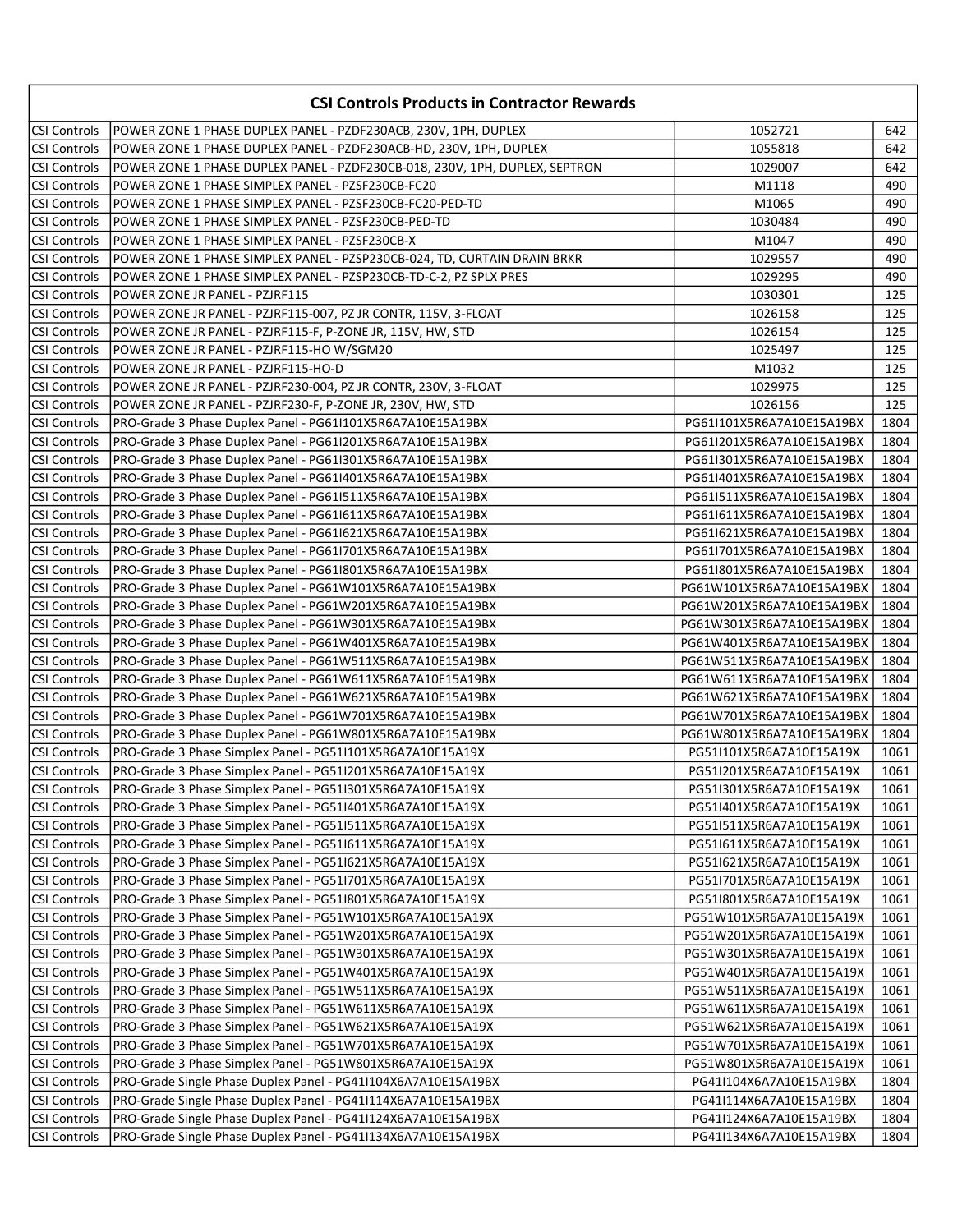| <b>CSI Controls Products in Contractor Rewards</b> |                                                                             |                         |      |
|----------------------------------------------------|-----------------------------------------------------------------------------|-------------------------|------|
| CSI Controls                                       | PRO-Grade Single Phase Duplex Panel - PG41W104X6A7A10E15A19BX               | PG41W104X6A7A10E15A19BX | 1804 |
| <b>CSI Controls</b>                                | PRO-Grade Single Phase Duplex Panel - PG41W114X6A7A10E15A19BX               | PG41W114X6A7A10E15A19BX | 1804 |
| <b>CSI Controls</b>                                | PRO-Grade Single Phase Duplex Panel - PG41W124X6A7A10E15A19BX               | PG41W124X6A7A10E15A19BX | 1804 |
| <b>CSI Controls</b>                                | PRO-Grade Single Phase Duplex Panel - PG41W134X6A7A10E15A19BX               | PG41W134X6A7A10E15A19BX | 1804 |
| <b>CSI Controls</b>                                | PRO-Grade Single Phase Simplex Panel - PG21I104X6A7A10E15A19X               | PG21I104X6A7A10E15A19X  | 1061 |
| CSI Controls                                       | PRO-Grade Single Phase Simplex Panel - PG21I114X6A7A10E15A19X               | PG21I114X6A7A10E15A19X  | 1061 |
| CSI Controls                                       | PRO-Grade Single Phase Simplex Panel - PG21I124X6A7A10E15A19X               | PG21I124X6A7A10E15A19X  | 1061 |
| CSI Controls                                       | PRO-Grade Single Phase Simplex Panel - PG21I134X6A7A10E15A19X               | PG21I134X6A7A10E15A19X  | 1061 |
| CSI Controls                                       | PRO-Grade Single Phase Simplex Panel - PG21W104X6A7A10E15A19X               | PG21I104X6A7A10E15A19X  | 1061 |
| <b>CSI Controls</b>                                | PRO-Grade Single Phase Simplex Panel - PG21W114X6A7A10E15A19X               | PG21W114X6A7A10E15A19X  | 1061 |
| CSI Controls                                       | PRO-Grade Single Phase Simplex Panel - PG21W124X6A7A10E15A19X               | PG21W124X6A7A10E15A19X  | 1061 |
| <b>CSI Controls</b>                                | PRO-Grade Single Phase Simplex Panel - PG21W134X6A7A10E15A19X               | PG21W134X6A7A10E15A19X  | 1061 |
| <b>CSI Controls</b>                                | RK SERIES 1 PHASE DUPLEX 4-20 CAP PANEL - RKDT230ACBG                       | RKDT230ACBG             | 1560 |
| <b>CSI Controls</b>                                | RK SERIES 1 PHASE DUPLEX 4-20 CAP PANEL - RKDT230ACBG                       | RKDT230ACBG             | 2799 |
| <b>CSI Controls</b>                                | RK SERIES 1 PHASE DUPLEX 4-20 CAP PANEL - RKDT230CBG                        | RKDT230CBG              | 2799 |
| <b>CSI Controls</b>                                | RK SERIES 1 PHASE DUPLEX 4-20 CAP PANEL - RKDT230CBG                        | RKDT230CBG              | 1560 |
| <b>CSI Controls</b>                                | RK SERIES 1 PHASE DUPLEX 4-20 PANEL - RKDT115ACB                            | RKDT115ACB              | 1560 |
| <b>CSI Controls</b>                                | RK SERIES 1 PHASE DUPLEX 4-20 PANEL - RKDT115ACB                            | RKDT115ACB              | 2799 |
| <b>CSI Controls</b>                                | RK SERIES 1 PHASE DUPLEX 4-20 PANEL - RKDT115CB                             | RKDT115CB               | 1560 |
| <b>CSI Controls</b>                                | RK SERIES 1 PHASE DUPLEX 4-20 PANEL - RKDT115CB                             | RKDT115CB               | 2799 |
| <b>CSI Controls</b>                                | RK SERIES 1 PHASE DUPLEX 4-20 PANEL - RKDT230ACB                            | RKDT230ACB              | 1560 |
| <b>CSI Controls</b>                                | RK SERIES 1 PHASE DUPLEX 4-20 PANEL - RKDT230ACB                            | RKDT230ACB              | 2799 |
| <b>CSI Controls</b>                                | RK SERIES 1 PHASE DUPLEX 4-20 PANEL - RKDT230CB                             | RKDT230CB               | 1560 |
| <b>CSI Controls</b>                                | RK SERIES 1 PHASE DUPLEX 4-20 PANEL - RKDT230CB                             | RKDT230CB               | 2799 |
| <b>CSI Controls</b>                                | RK SERIES 1 PHASE DUPLEX PANEL - RKDF230CB-FC20-HD1 PANEL                   | 1025495                 | 1142 |
| <b>CSI Controls</b>                                | RK SERIES 1 PHASE SIMPLEX 4-20 CAP PANEL - RKST230ACBG                      | RKST230ACBG             | 2123 |
| <b>CSI Controls</b>                                | RK SERIES 1 PHASE SIMPLEX 4-20 CAP PANEL - RKST230ACBG                      | RKST230ACBG             | 938  |
| <b>CSI Controls</b>                                | RK SERIES 1 PHASE SIMPLEX 4-20 CAP PANEL - RKST230CBG                       | RKST230CBG              | 2123 |
| <b>CSI Controls</b>                                | RK SERIES 1 PHASE SIMPLEX 4-20 CAP PANEL - RKST230CBG                       | RKST230CBG              | 938  |
| <b>CSI Controls</b>                                | RK SERIES 1 PHASE SIMPLEX 4-20 PANEL - RKST115ACB                           | RKST115ACB              | 2123 |
| CSI Controls                                       | RK SERIES 1 PHASE SIMPLEX 4-20 PANEL - RKST115ACB                           | RKST115ACB              | 938  |
| CSI Controls                                       | RK SERIES 1 PHASE SIMPLEX 4-20 PANEL - RKST115CB                            | RKST115CB               | 2123 |
| CSI Controls                                       | RK SERIES 1 PHASE SIMPLEX 4-20 PANEL - RKST115CB                            | RKST115CB               | 938  |
| CSI Controls                                       | RK SERIES 1 PHASE SIMPLEX 4-20 PANEL - RKST230ACB                           | RKST230ACB              | 938  |
| <b>CSI Controls</b>                                | RK SERIES 1 PHASE SIMPLEX 4-20 PANEL - RKST230ACB                           | RKST230ACB              | 2123 |
| <b>CSI Controls</b>                                | RK SERIES 1 PHASE SIMPLEX 4-20 PANEL - RKST230CB                            | RKST230CB               | 938  |
| CSI Controls                                       | IRK SERIES 1 PHASE SIMPLEX 4-20 PANEL - RKST230CB                           | RKST230CB               | 2123 |
| CSI Controls                                       | IRK SERIES 1 PHASE SIMPLEX CAP PANEL - RKDF230ACBG-HD2-HS-SF-X-54P          | M1076                   | 1142 |
| CSI Controls                                       | RK SERIES 1 PHASE SIMPLEX CAP PANEL - RKDF230CBG-54A                        | M1112                   | 1142 |
| CSI Controls                                       | RK SERIES 1 PHASE SIMPLEX CAP PANEL - RKDF230CBG-DC-HD1-HS-SF-52B           | M1036                   | 1142 |
| <b>CSI Controls</b>                                | RK SERIES 1 PHASE SIMPLEX CAP PANEL - RKDF230CBG-DC-HD1-HS-SF-72S           | M1115                   | 1142 |
| <b>CSI Controls</b>                                | RK SERIES 1 PHASE SIMPLEX CAP PANEL - RKSF230ACBG-DC-FC20-HD1-HS-SF-52B     | M1125                   | 620  |
| CSI Controls                                       | RK SERIES 1 PHASE SIMPLEX CAP PANEL - RKSF230CBG                            | M1025                   | 620  |
| <b>CSI Controls</b>                                | RK SERIES 1 PHASE SIMPLEX CAP PANEL - RKSF230CBG-277, 230V 1PH, SPLX, FLOAT | 1032418                 | 620  |
| <b>CSI Controls</b>                                | RK SERIES 1 PHASE SIMPLEX CAP PANEL - RKSF230CBG-315, 230V 1PH, SPLX, FLOAT | 1031935                 | 620  |
| <b>CSI Controls</b>                                | RK SERIES 1 PHASE SIMPLEX CAP PANEL - RKSF230CBG-HD1-53I                    | M1105                   | 620  |
| CSI Controls                                       | RK SERIES 1 PHASE SIMPLEX CAP PANEL - RKSF230CBG-HS-SF-54M                  | M1041                   | 620  |
| CSI Controls                                       | RK SERIES 1 PHASE SIMPLEX CAP PANEL - RKSP230CBG-255, 230V, 1PH, PRES       | 1025785                 | 620  |
| CSI Controls                                       | RK SERIES 1 PHASE SIMPLEX CAP PANEL - RKSP230CBG-62RC                       | M1072                   | 620  |
| CSI Controls                                       | RK SERIES 1 PHASE SIMPLEX PANEL - RKDF115                                   | 1028624                 | 1142 |
| CSI Controls                                       | RK SERIES 1 PHASE SIMPLEX PANEL - RKDF115CB                                 | 1025563                 | 1142 |
| <b>CSI Controls</b>                                | RK SERIES 1 PHASE SIMPLEX PANEL - RKDF115CB-FC20                            | M1106                   | 1142 |
| CSI Controls                                       | RK SERIES 1 PHASE SIMPLEX PANEL - RKDF115CB-FC20-GR-IBTD-X                  | M1063                   | 1142 |
| <b>CSI Controls</b>                                | IRK SERIES 1 PHASE SIMPLEX PANEL - RKDF230ACB                               | 1032200                 | 1142 |
| CSI Controls                                       | RK SERIES 1 PHASE SIMPLEX PANEL - RKDF230ACB-DC-X2                          | M1029                   | 1142 |
| CSI Controls                                       | RK SERIES 1 PHASE SIMPLEX PANEL - RKDF230ACB-FC30-HD2                       | M1094                   | 1142 |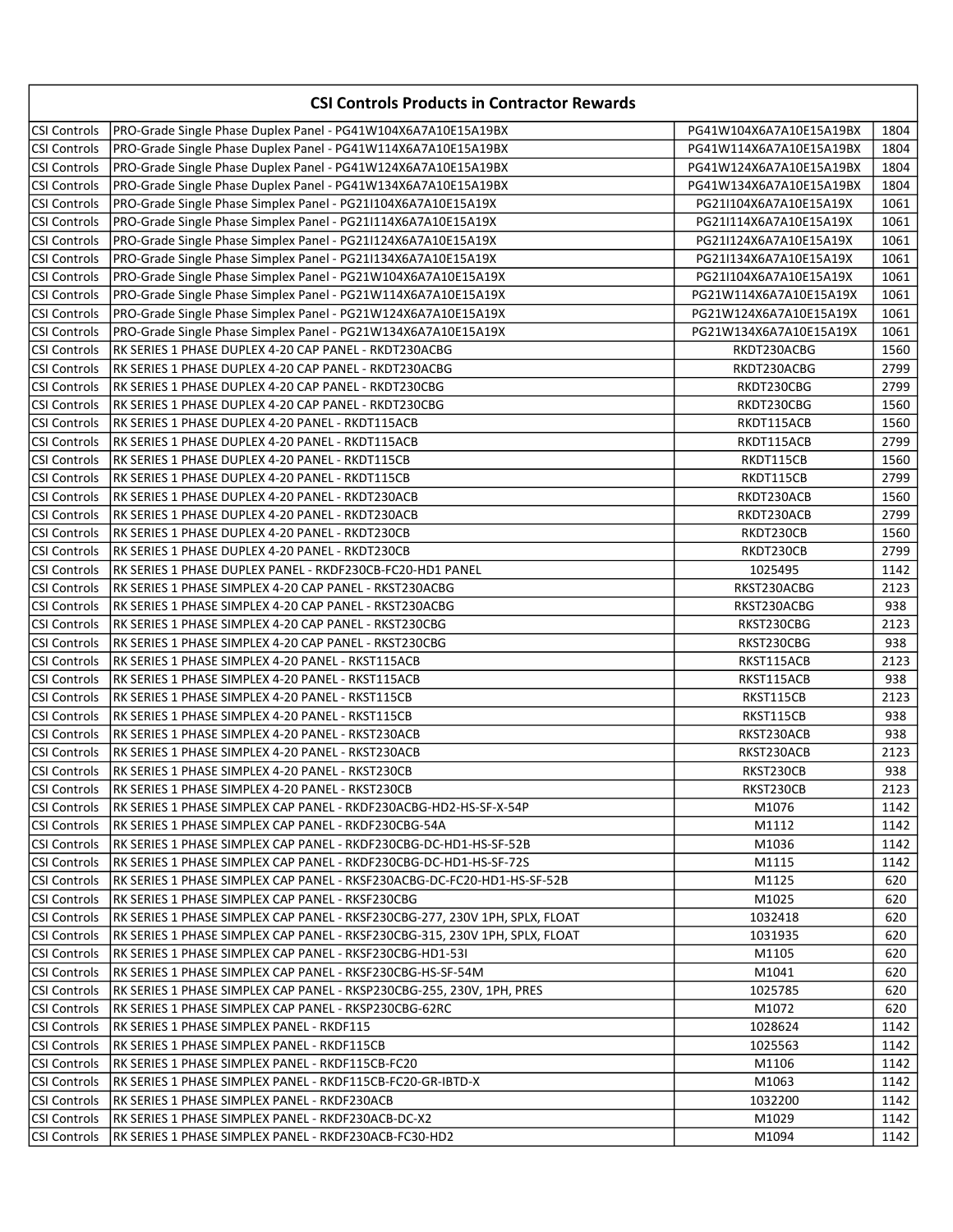|                     | <b>CSI Controls Products in Contractor Rewards</b>                                                                                             |                    |            |
|---------------------|------------------------------------------------------------------------------------------------------------------------------------------------|--------------------|------------|
| CSI Controls        | RK SERIES 1 PHASE SIMPLEX PANEL - RKDF230ACB-HD1 CAMP                                                                                          | 1029999            | 1142       |
| <b>CSI Controls</b> | IRK SERIES 1 PHASE SIMPLEX PANEL - RKDF230CB                                                                                                   | 1025692            | 1142       |
| <b>CSI Controls</b> | RK SERIES 1 PHASE SIMPLEX PANEL - RKDF230CB-DC-X                                                                                               | M1073              | 1142       |
| <b>CSI Controls</b> | RK SERIES 1 PHASE SIMPLEX PANEL - RKDF230CB-DCTD-FC20                                                                                          | M1084              | 1142       |
| <b>CSI Controls</b> | RK SERIES 1 PHASE SIMPLEX PANEL - RKDF230CB-DCTD-FC20-HD1                                                                                      | M1116              | 1142       |
| <b>CSI Controls</b> | IRK SERIES 1 PHASE SIMPLEX PANEL - RKDF230CB-FC20                                                                                              | 1028625            | 1142       |
| <b>CSI Controls</b> | IRK SERIES 1 PHASE SIMPLEX PANEL - RKDF230CB-FC20-HD2                                                                                          | M1048              | 1142       |
| CSI Controls        | IRK SERIES 1 PHASE SIMPLEX PANEL - RKDF230CB-FC30-HD1                                                                                          | 1047898            | 1142       |
| <b>CSI Controls</b> | RK SERIES 1 PHASE SIMPLEX PANEL - RKDF230CB-HD2                                                                                                | 1050612            | 1142       |
|                     | CSI Controls   RK SERIES 1 PHASE SIMPLEX PANEL - RKDP115ACB-DC, 115V, 1PH, DUPLEX PRES                                                         | 1029430            | 1142       |
|                     | CSI Controls   RK SERIES 1 PHASE SIMPLEX PANEL - RKDP115CB-HD1                                                                                 | M1086              | 1142       |
|                     | CSI Controls  RK SERIES 1 PHASE SIMPLEX PANEL - RKDP115CB-HD1-DC, 115V, 1PH, DUPLEX PRES                                                       | 1032414            | 1142       |
|                     | CSI Controls   RK SERIES 1 PHASE SIMPLEX PANEL - RKDP115CB-TK-X                                                                                | M1121              | 1142       |
|                     | CSI Controls   RK SERIES 1 PHASE SIMPLEX PANEL - RKDP230ACB-160-DC,-RF, LLAL=1, WA FLOAT                                                       | 1029523            | 1142       |
|                     | CSI Controls    RK SERIES 1 PHASE SIMPLEX PANEL - RKDP230ACB-DC-HD1                                                                            | 1030273            | 1142       |
|                     | CSI Controls   RK SERIES 1 PHASE SIMPLEX PANEL - RKDP230ACB-DC-HD1-MB                                                                          | M1111              | 1142       |
|                     | CSI Controls   RK SERIES 1 PHASE SIMPLEX PANEL - RKDP230ACB-DCTD                                                                               | M1082              | 1142       |
|                     | CSI Controls   RK SERIES 1 PHASE SIMPLEX PANEL - RKDP230CB-DC-HD1-X                                                                            | M1124              | 1142       |
|                     | CSI Controls   RK SERIES 1 PHASE SIMPLEX PANEL - RKDP230CB-DCTD-TK                                                                             | M1027              | 1142       |
|                     | CSI Controls     RK SERIES 1 PHASE SIMPLEX PANEL - RKDP230CB-GR-HD1-IB                                                                         | M1096              | 1142       |
|                     | CSI Controls   RK SERIES 1 PHASE SIMPLEX PANEL - RKDP230CB-HD1                                                                                 | 1030764            | 1142       |
|                     | CSI Controls RK SERIES 1 PHASE SIMPLEX PANEL - RKDP230CB-HD1-X                                                                                 | M1070              | 1142       |
|                     | CSI Controls RK SERIES 1 PHASE SIMPLEX PANEL - RKDP230CB-HD2, 230V, DUPLEX PRESSURE                                                            | 1051149            | 1142       |
|                     | CSI Controls   RK SERIES 1 PHASE SIMPLEX PANEL - RKDP230CB-IB                                                                                  | 1043405            | 1142       |
| <b>CSI Controls</b> | RK SERIES 1 PHASE SIMPLEX PANEL - RKDP230CB-X-HD1-IB, 230V, DUPLEX PRES                                                                        | 1030406            | 1142       |
| <b>CSI Controls</b> | RK SERIES 1 PHASE SIMPLEX PANEL - RKDP230CBG-HD1-LA-OL14-58E                                                                                   | M1059              | 1142       |
| CSI Controls        | IRK SERIES 1 PHASE SIMPLEX PANEL - RKSF115ACB-FR20                                                                                             | M1040              | 620        |
| <b>CSI Controls</b> | RK SERIES 1 PHASE SIMPLEX PANEL - RKSF115CB                                                                                                    | 1025562            | 620        |
| CSI Controls        | RK SERIES 1 PHASE SIMPLEX PANEL - RKSF115CB-X, 115V, 1PH, SPLX, FLOAT                                                                          | 1033178            | 620        |
| CSI Controls        | RK SERIES 1 PHASE SIMPLEX PANEL - RKSF203-F, 6 - 10 AMPS                                                                                       | M1023              | 620        |
| <b>CSI Controls</b> | RK SERIES 1 PHASE SIMPLEX PANEL - RKSF230ACB-FC30                                                                                              | M1095              | 620        |
| CSI Controls        | IRK SERIES 1 PHASE SIMPLEX PANEL - RKSF230ACB-HD1                                                                                              | M1033              | 620        |
| CSI Controls        | IRK SERIES 1 PHASE SIMPLEX PANEL - RKSF230CB                                                                                                   | 1033125            | 620        |
|                     | CSI Controls RK SERIES 1 PHASE SIMPLEX PANEL - RKSF230CB-137, SFCAMPSPLX-137                                                                   | 1028629            | 620        |
|                     | CSI Controls  RK SERIES 1 PHASE SIMPLEX PANEL - RKSF230CB-366, SFCAMPSPLX-366<br>CSI Controls   RK SERIES 1 PHASE SIMPLEX PANEL - RKSF230CB-DC | 1034062<br>1055484 | 620<br>620 |
|                     | CSI Controls   RK SERIES 1 PHASE SIMPLEX PANEL - RKSF230CB-DCTD                                                                                | 1047664            | 620        |
| <b>CSI Controls</b> | RK SERIES 1 PHASE SIMPLEX PANEL - RKSF230CB-FC20-HD1-X                                                                                         | M1099              | 620        |
| CSI Controls        | RK SERIES 1 PHASE SIMPLEX PANEL - RKSP115ACB                                                                                                   | 1028980            | 620        |
| CSI Controls        | RK SERIES 1 PHASE SIMPLEX PANEL - RKSP115ACB-IB                                                                                                | 1030272            | 620        |
| CSI Controls        | RK SERIES 1 PHASE SIMPLEX PANEL - RKSP115ACB-IBTD                                                                                              | 1029120            | 620        |
| CSI Controls        | RK SERIES 1 PHASE SIMPLEX PANEL - RKSP115CB-200-MB, 115V, SPLX PR                                                                              | 1029141            | 620        |
| CSI Controls        | RK SERIES 1 PHASE SIMPLEX PANEL - RKSP115CB-DCTD                                                                                               | 1025575            | 620        |
| CSI Controls        | RK SERIES 1 PHASE SIMPLEX PANEL - RKSP115CB-GR-HD1-IB                                                                                          | M1057              | 620        |
| CSI Controls        | RK SERIES 1 PHASE SIMPLEX PANEL - RKSP230                                                                                                      | 1031379            | 620        |
| CSI Controls        | RK SERIES 1 PHASE SIMPLEX PANEL - RKSP230ACB-IBTD, 230V, 1PH, PRES                                                                             | 1029591            | 620        |
| CSI Controls        | RK SERIES 1 PHASE SIMPLEX PANEL - RKSP230CB                                                                                                    | 1026232            | 620        |
| CSI Controls        | RK SERIES 1 PHASE SIMPLEX PANEL - RKSP230CB-DCTD                                                                                               | 1029014            | 620        |
| CSI Controls        | RK SERIES 1 PHASE SIMPLEX PANEL - RKSP230CB-GR-HD1-IB                                                                                          | M1069              | 620        |
| CSI Controls        | RK SERIES 1 PHASE SIMPLEX PANEL - RKSP230CB-HD1-MB                                                                                             | M1093              | 620        |
| <b>CSI Controls</b> | RK SERIES 1 PHASE SIMPLEX PANEL - RKSP230CB-IB                                                                                                 | 1029390            | 620        |
| <b>CSI Controls</b> | RK SERIES 1 PHASE SIMPLEX PANEL - RKSP230CB-IB-MB                                                                                              | 1057820            | 620        |
| CSI Controls        | RK SERIES 1 PHASE SIMPLEX PANEL - RKSP230CB-MB, 230V, 1PH, MOUNTING BRACKET                                                                    | M1018              | 620        |
| CSI Controls        | RK SERIES 3 PHASE DUPLEX 4-20 PANEL - RKDT463-001                                                                                              | RKDT463-001        | 2799       |
| CSI Controls        | RK SERIES 3 PHASE DUPLEX 4-20 PANEL - RKDT463-001                                                                                              | RKDT463-001        | 1560       |
| CSI Controls        | RK SERIES 3 PHASE DUPLEX 4-20 PANEL - RKDT463-101                                                                                              | RKDT463-101        | 2799       |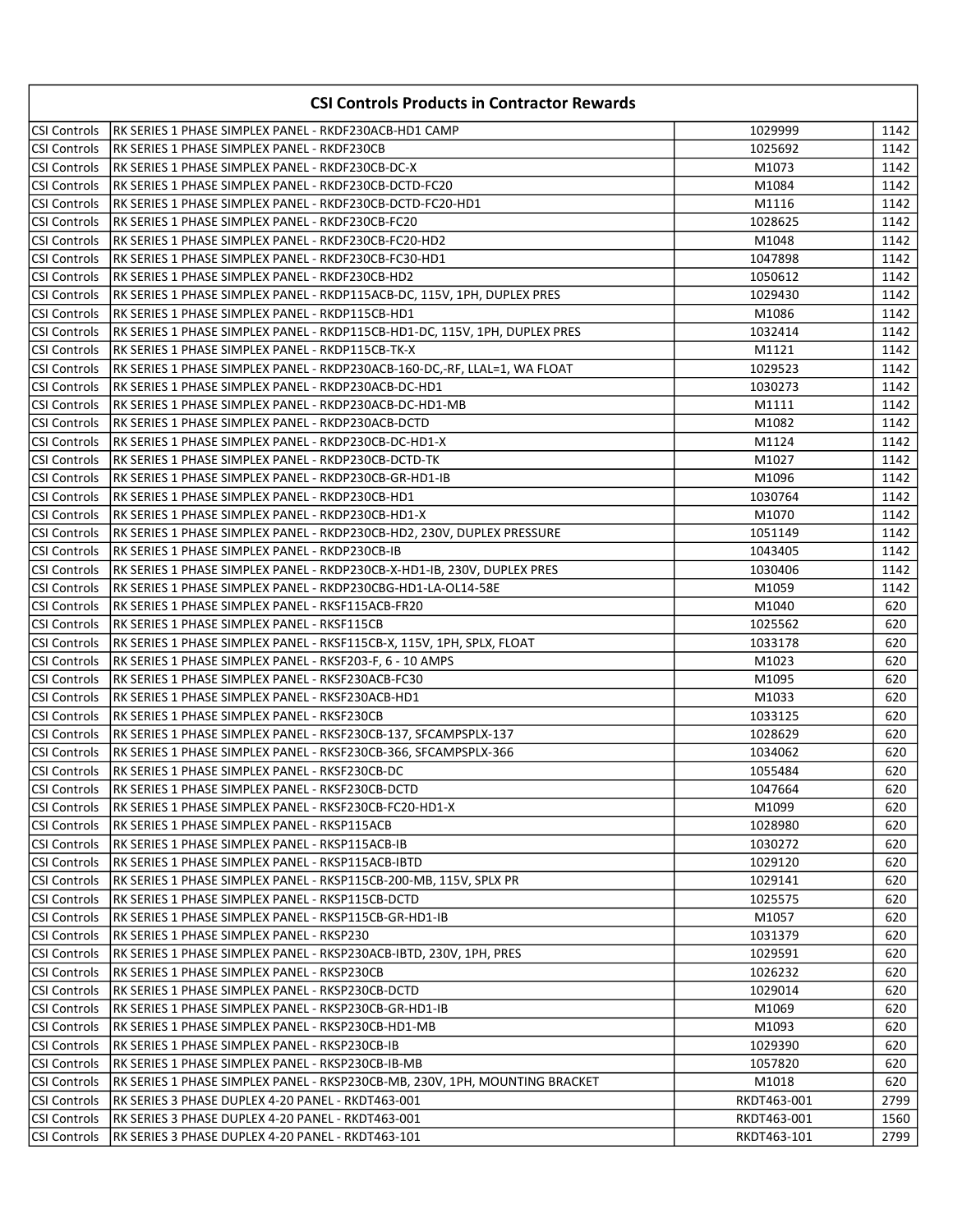| <b>CSI Controls Products in Contractor Rewards</b> |                                                                               |             |      |
|----------------------------------------------------|-------------------------------------------------------------------------------|-------------|------|
| <b>CSI Controls</b>                                | RK SERIES 3 PHASE DUPLEX 4-20 PANEL - RKDT463-101                             | RKDT463-101 | 1560 |
| <b>CSI Controls</b>                                | RK SERIES 3 PHASE DUPLEX 4-20 PANEL - RKDT463-201                             | RKDT463-201 | 2799 |
| CSI Controls                                       | RK SERIES 3 PHASE DUPLEX 4-20 PANEL - RKDT463-201                             | RKDT463-201 | 1560 |
| CSI Controls                                       | RK SERIES 3 PHASE DUPLEX 4-20 PANEL - RKDT463-301                             | RKDT463-301 | 2799 |
| CSI Controls                                       | RK SERIES 3 PHASE DUPLEX 4-20 PANEL - RKDT463-301                             | RKDT463-301 | 1560 |
| CSI Controls                                       | RK SERIES 3 PHASE DUPLEX 4-20 PANEL - RKDT463-401                             | RKDT463-401 | 1560 |
| <b>CSI Controls</b>                                | RK SERIES 3 PHASE DUPLEX 4-20 PANEL - RKDT463-401                             | RKDT463-401 | 2799 |
| CSI Controls                                       | IRK SERIES 3 PHASE DUPLEX 4-20 PANEL - RKDT463-511                            | RKDT463-511 | 1560 |
| <b>CSI Controls</b>                                | RK SERIES 3 PHASE DUPLEX 4-20 PANEL - RKDT463-511                             | RKDT463-511 | 2799 |
| CSI Controls                                       | RK SERIES 3 PHASE DUPLEX 4-20 PANEL - RKDT463-611                             | RKDT463-511 | 2799 |
| CSI Controls                                       | RK SERIES 3 PHASE DUPLEX 4-20 PANEL - RKDT463-611                             | RKDT463-511 | 1560 |
| CSI Controls                                       | RK SERIES 3 PHASE DUPLEX 4-20 PANEL - RKDT463-621                             | RKDT463-621 | 2799 |
| CSI Controls                                       | RK SERIES 3 PHASE DUPLEX 4-20 PANEL - RKDT463-621                             | RKDT463-621 | 1560 |
| CSI Controls                                       | IRK SERIES 3 PHASE DUPLEX 4-20 PANEL - RKDT463-701                            | RKDT463-701 | 1560 |
| CSI Controls                                       | RK SERIES 3 PHASE DUPLEX 4-20 PANEL - RKDT463-701                             | RKDT463-701 | 2799 |
| CSI Controls                                       | RK SERIES 3 PHASE DUPLEX 4-20 PANEL - RKDT463-801                             | RKDT463-801 | 1560 |
| CSI Controls                                       | RK SERIES 3 PHASE DUPLEX 4-20 PANEL - RKDT463-801                             | RKDT463-801 | 2799 |
| <b>CSI Controls</b>                                | RK SERIES 3 PHASE SIMPLEX 4-20 PANEL - RKST463-001                            | RKST463-001 | 2123 |
| <b>CSI Controls</b>                                | IRK SERIES 3 PHASE SIMPLEX 4-20 PANEL - RKST463-001                           | RKST463-001 | 938  |
| <b>CSI Controls</b>                                | RK SERIES 3 PHASE SIMPLEX 4-20 PANEL - RKST463-101                            | RKST463-101 | 938  |
| <b>CSI Controls</b>                                | IRK SERIES 3 PHASE SIMPLEX 4-20 PANEL - RKST463-101                           | RKST463-101 | 2123 |
| CSI Controls                                       | RK SERIES 3 PHASE SIMPLEX 4-20 PANEL - RKST463-201                            | RKST463-201 | 938  |
| CSI Controls                                       | RK SERIES 3 PHASE SIMPLEX 4-20 PANEL - RKST463-201                            | RKST463-201 | 2123 |
| CSI Controls                                       | RK SERIES 3 PHASE SIMPLEX 4-20 PANEL - RKST463-301                            | RKST463-301 | 938  |
| <b>CSI Controls</b>                                | RK SERIES 3 PHASE SIMPLEX 4-20 PANEL - RKST463-301                            | RKST463-301 | 2123 |
| <b>CSI Controls</b>                                | RK SERIES 3 PHASE SIMPLEX 4-20 PANEL - RKST463-401                            | RKST463-401 | 2123 |
| <b>CSI Controls</b>                                | IRK SERIES 3 PHASE SIMPLEX 4-20 PANEL - RKST463-401                           | RKST463-401 | 938  |
| CSI Controls                                       | RK SERIES 3 PHASE SIMPLEX 4-20 PANEL - RKST463-511                            | RKST463-511 | 938  |
| CSI Controls                                       | RK SERIES 3 PHASE SIMPLEX 4-20 PANEL - RKST463-511                            | RKST463-511 | 2123 |
| CSI Controls                                       | RK SERIES 3 PHASE SIMPLEX 4-20 PANEL - RKST463-611                            | RKST463-611 | 2123 |
| CSI Controls                                       | RK SERIES 3 PHASE SIMPLEX 4-20 PANEL - RKST463-611                            | RKST463-611 | 938  |
| CSI Controls                                       | RK SERIES 3 PHASE SIMPLEX 4-20 PANEL - RKST463-621                            | RKST463-621 | 938  |
| <b>CSI Controls</b>                                | RK SERIES 3 PHASE SIMPLEX 4-20 PANEL - RKST463-621                            | RKST463-621 | 2123 |
| <b>CSI Controls</b>                                | RK SERIES 3 PHASE SIMPLEX 4-20 PANEL - RKST463-701                            | RKST463-701 | 938  |
| CSI Controls                                       | IRK SERIES 3 PHASE SIMPLEX 4-20 PANEL - RKST463-701                           | RKST463-701 | 2123 |
| CSI Controls                                       | IRK SERIES 3 PHASE SIMPLEX 4-20 PANEL - RKST463-801                           | RKST463-801 | 938  |
| CSI Controls                                       | RK SERIES 3 PHASE SIMPLEX 4-20 PANEL - RKST463-801                            | RKST463-801 | 2123 |
| CSI Controls                                       | RK SERIES 3 PHASE SIMPLEX PANEL - RKDF463-201-SF-X, 2.5 - 4.0 FLA             | M1126       | 1142 |
| CSI Controls                                       | RK SERIES 3 PHASE SIMPLEX PANEL - RKDF463-301-FC20, 4 - 6.3 FLA               | M1045       | 1142 |
| CSI Controls                                       | RK SERIES 3 PHASE SIMPLEX PANEL - RKDF463-301-FC30, 4.0 - 6.3 FLA             | M1108       | 1142 |
| CSI Controls                                       | RK SERIES 3 PHASE SIMPLEX PANEL - RKDF463-301-IB-X                            | 1029576     | 1142 |
| <b>CSI Controls</b>                                | RK SERIES 3 PHASE SIMPLEX PANEL - RKDF463-301-X, 4 - 6.3 FLA                  | M1061       | 1142 |
| <b>CSI Controls</b>                                | RK SERIES 3 PHASE SIMPLEX PANEL - RKDF463-401                                 | 1030349     | 1142 |
| <b>CSI Controls</b>                                | RK SERIES 3 PHASE SIMPLEX PANEL - RKDF463-401, 6.0 - 10.0 FLA                 | M1074       | 1142 |
| <b>CSI Controls</b>                                | RK SERIES 3 PHASE SIMPLEX PANEL - RKDF463-401-DC-HS-SF, 6.0 - 10.0 FLA        | M1117       | 1142 |
| CSI Controls                                       | RK SERIES 3 PHASE SIMPLEX PANEL - RKDF463-401-FC20-X, 6.0 - 10.0 AMPS         | M1097       | 1142 |
| CSI Controls                                       | RK SERIES 3 PHASE SIMPLEX PANEL - RKDF463-401-FR20, 6.0 - 10.0 FLA            | M1077       | 1142 |
| CSI Controls                                       | RK SERIES 3 PHASE SIMPLEX PANEL - RKDF463-401-IB-X                            | 1036778     | 1142 |
| CSI Controls                                       | RK SERIES 3 PHASE SIMPLEX PANEL - RKDF463-401-IBTD, 6.0 - 10.0 FLA            | M1102       | 1142 |
| <b>CSI Controls</b>                                | RK SERIES 3 PHASE SIMPLEX PANEL - RKDF463-511                                 | 1030367     | 1142 |
| CSI Controls                                       | RK SERIES 3 PHASE SIMPLEX PANEL - RKDF463-511-FC30-HS-IB-LA-SF, 9.0-14.0 AMPS | M1122       | 1142 |
| CSI Controls                                       | RK SERIES 3 PHASE SIMPLEX PANEL - RKDF463-511-HD1-IB                          | M1031       | 1142 |
| CSI Controls                                       | RK SERIES 3 PHASE SIMPLEX PANEL - RKDF463-511-HS, 9.0-14.0 AMPS               | M1049       | 1142 |
| <b>CSI Controls</b>                                | RK SERIES 3 PHASE SIMPLEX PANEL - RKDF463-511-HS-IB-SF, 9.0-14.0 AMPS         | M1044       | 1142 |
| CSI Controls                                       | RK SERIES 3 PHASE SIMPLEX PANEL - RKDF463-511-IB-X                            | 1043673     | 1142 |
| CSI Controls                                       | RK SERIES 3 PHASE SIMPLEX PANEL - RKDF463-DC, 460V, 3PH, 4- 6.3 AMPS          | 1038536     | 1142 |